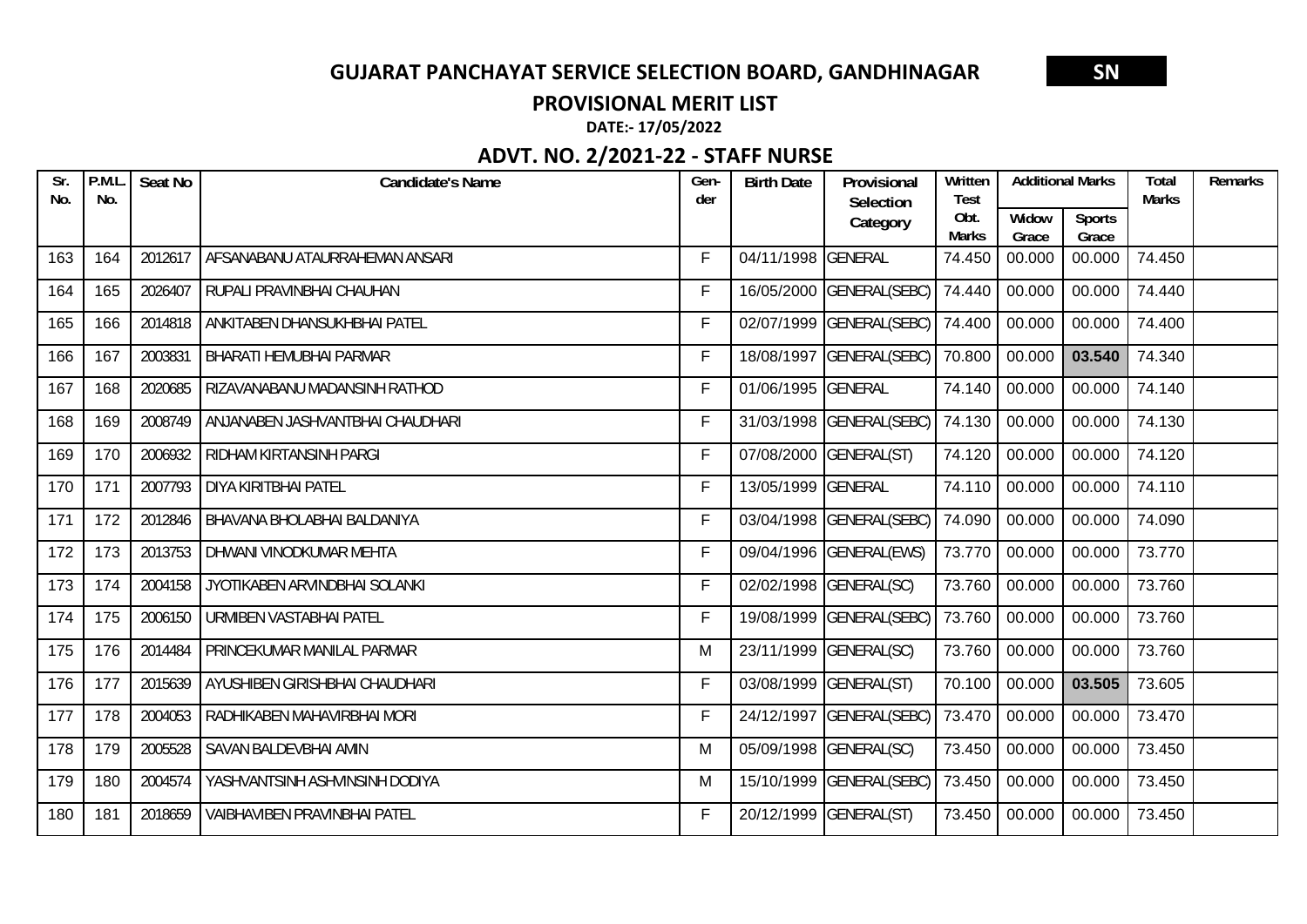#### **PROVISIONAL MERIT LIST**

**DATE:‐ 17/05/2022**

| $\overline{\mathsf{Sr}}$<br>No. | P.M.L<br>No. | Seat No | <b>Candidate's Name</b>             | Gen-<br>der | <b>Birth Date</b>  | Provisional<br>Selection | Written<br><b>Test</b> | <b>Additional Marks</b> |                        | Total<br><b>Marks</b> | Remarks |
|---------------------------------|--------------|---------|-------------------------------------|-------------|--------------------|--------------------------|------------------------|-------------------------|------------------------|-----------------------|---------|
|                                 |              |         |                                     |             |                    | Category                 | Obt.<br><b>Marks</b>   | Widow<br>Grace          | <b>Sports</b><br>Grace |                       |         |
| 181                             | 182          | 2024412 | RAHULBHAI SAJANBHAI ZALA            | M           |                    | 19/04/2000 GENERAL(SEBC) | 73.450                 | 00.000                  | 00.000                 | 73.450                |         |
| 182                             | 183          | 2009681 | AARSHRAVI SURESHBHAI SARVAIYA       | F           |                    | 23/11/1996 GENERAL(SEBC) | 73.380                 | 00.000                  | 00.000                 | 73.380                |         |
| 183                             | 184          | 2020934 | <b>RIYA TRUSHAR PATEL</b>           | F           | 05/12/1999 GENERAL |                          | 73.380                 | 00.000                  | 00.000                 | 73.380                |         |
| 184                             | 185          | 2008153 | <b>BHAVIKA NITISHBHAI SOLANKI</b>   | F           |                    | 23/08/1999 GENERAL(SC)   | 69.810                 | 00.000                  | 03.491                 | 73.301                |         |
| 185                             | 186          | 2012933 | SHREYABEN BHUPENDRAKUMAR PAREKH     | F           |                    | 28/04/2000 GENERAL(SEBC) | 73.130                 | 00.000                  | 00.000                 | 73.130                |         |
| 186                             | 187          | 2012820 | NIKIBEN PARESHBHAI PATEL            | F           | 31/01/2000 GENERAL |                          | 73.110                 | 00.000                  | 00.000                 | 73.110                |         |
| 187                             | 188          | 2024914 | <b>BANSIBEN CHANDUBHAI MAKAVANA</b> | F           |                    | 28/10/1999 GENERAL(SC)   | 73.100                 | 00.000                  | 00.000                 | 73.100                |         |
| 188                             | 189          | 2025295 | URVI NARESHBHAI CHAUHAN             | F           |                    | 13/08/2001 GENERAL(SEBC) | 73.100                 | 00.000                  | 00.000                 | 73.100                |         |
| 189                             | 190          | 2010497 | RIDDHI RAMESHBHAI TEJANI            | F           | 17/05/2000 GENERAL |                          | 72.860                 | 00.000                  | 00.000                 | 72.860                |         |
| 190                             | 191          | 2018372 | KINJALBEN SURESHBHAI JAPTAK         | F           |                    | 19/03/1998 GENERAL(SC)   | 72.810                 | 00.000                  | 00.000                 | 72.810                |         |
| 191                             | 192          | 2018500 | KARUNABEN ANTUNBHAI BHABHOR         | F           |                    | 13/05/1999 GENERAL(ST)   | 72.800                 | 00.000                  | 00.000                 | 72.800                |         |
| 192                             | 193          | 2014409 | ROSHANI MAHESHBHAI PANCHAL          | F           |                    | 09/07/2000 GENERAL(SEBC) | 72.800                 | 00.000                  | 00.000                 | 72.800                |         |
| 193                             | 194          | 2012706 | SHAKSHIBEN HARESHKUMAR DAVE         | F           |                    | 23/03/2001 GENERAL(EWS)  | 72.800                 | 00.000                  | 00.000                 | 72.800                |         |
| 194                             | 195          | 2000619 | MAHIMA HASMUKHBHAI RAVAL            | F           |                    | 30/09/1997 GENERAL(SEBC) | 72.770                 | 00.000                  | 00.000                 | 72.770                |         |
| 195                             | 196          | 2027584 | TWINKAL DEVSHIBHAI RATHOD           | F           | 30/08/2000 SC      |                          | 72.710                 | 00.000                  | 00.000                 | 72.710                |         |
| 196                             | 199          | 2011910 | JHANVIBEN JESHINGBHAI SUMRA         | F           | 19/07/2000 SC      |                          | 72.450                 | 00.000                  | 00.000                 | 72.450                |         |
| 197                             | 200          | 2010305 | HIRENKUMAR MANUBHAI PATEL           | M           | 08/12/1998 SEBC    |                          | 72.440                 | 00.000                  | 00.000                 | 72.440                |         |
| 198                             | 201          | 2002089 | PRIYANKABEN SURESHBHAI PARMAR       | F           | 18/01/1998 SC      |                          | 72.420                 | 00.000                  | 00.000                 | 72.420                |         |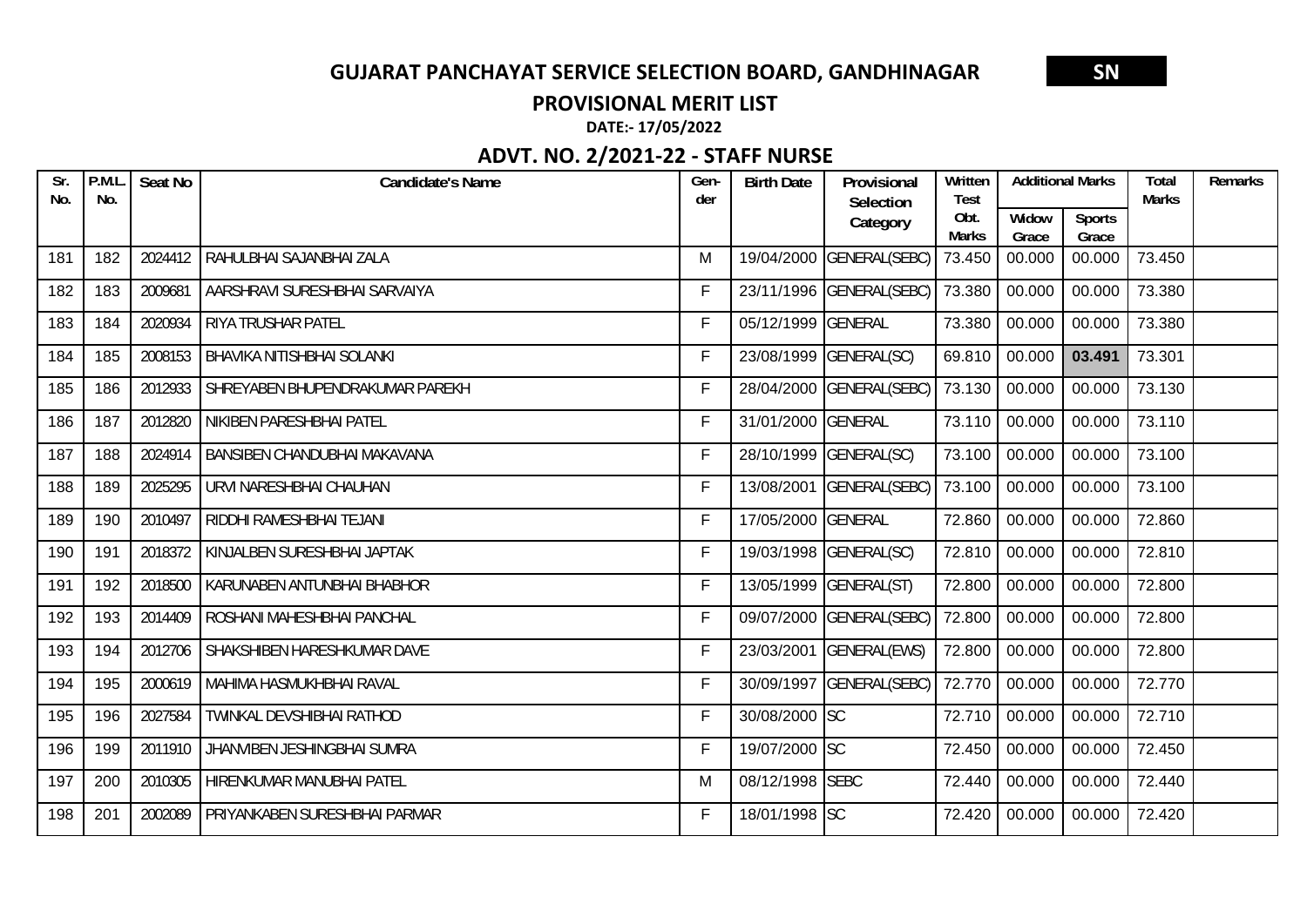#### **PROVISIONAL MERIT LIST**

**DATE:‐ 17/05/2022**

| Sr.<br>No. | P.M.L<br>No. | Seat No | <b>Candidate's Name</b>              | Gen-<br>der | <b>Birth Date</b> | Provisional<br>Selection | Written<br><b>Test</b> | <b>Additional Marks</b> |                        | <b>Total</b><br><b>Marks</b> | Remarks |
|------------|--------------|---------|--------------------------------------|-------------|-------------------|--------------------------|------------------------|-------------------------|------------------------|------------------------------|---------|
|            |              |         |                                      |             |                   | Category                 | Obt.<br><b>Marks</b>   | Widow<br>Grace          | <b>Sports</b><br>Grace |                              |         |
| 199        | 203          | 2027789 | <b>DIVYABAHEN MOHANBHAI VALA</b>     | F           | 15/06/2001 SC     |                          | 72.400                 | 00.000                  | 00.000                 | 72.400                       |         |
| 200        | 204          | 2005304 | KINTAL HARSHADKUMAR MODI             | F           | 21/06/2001 SEBC   |                          | 72.400                 | 00.000                  | 00.000                 | 72.400                       |         |
| 201        | 205          | 2006590 | NIKITABEN JAYANTIBHAI ROHIT          | F           | 11/02/1999 SC     |                          | 72.140                 | 00.000                  | 00.000                 | 72.140                       |         |
| 202        | 206          | 2024573 | RAJALBEN PRATAPBHAI VALA             | F           | 17/11/1999 SEBC   |                          | 72.140                 | 00.000                  | 00.000                 | 72.140                       |         |
| 203        | 207          | 2020791 | NISHABEN ARJUNBHAI PATEL             | F           | 26/05/2000 SEBC   |                          | 72.110                 | 00.000                  | 00.000                 | 72.110                       |         |
| 204        | 208          | 2013954 | PINKAL DHIRUBHAI VAGHELA             | F           | 26/03/2000 SC     |                          | 72.090                 | 00.000                  | 00.000                 | 72.090                       |         |
| 205        | 210          | 2025413 | <b>LABHU RANMAL JADAV</b>            | F           | 20/04/2000 SEBC   |                          | 72.070                 | 00.000                  | 00.000                 | 72.070                       |         |
| 206        | 211          | 2014327 | HARISHVAR SURESHBHAI PRAJAPATI       | M           | 14/01/1998 SEBC   |                          | 72.050                 | 00.000                  | 00.000                 | 72.050                       |         |
| 207        | 213          | 2005317 | SHWETALBEN ASHOKBHAI PANCHAL         | F           | 20/10/1999 SEBC   |                          | 71.780                 | 00.000                  | 00.000                 | 71.780                       |         |
| 208        | 214          | 2026220 | MIRAL GOVINDBHAI GODHAM              | F           | 06/07/2000 SEBC   |                          | 71.770                 | 00.000                  | 00.000                 | 71.770                       |         |
| 209        | 216          | 2019352 | KHUSHBUBEN JAYENDRABHAI TANDEL       | F           | 03/06/1999 SEBC   |                          | 71.450                 | 00.000                  | 00.000                 | 71.450                       |         |
| 210        | 217          | 2026876 | SOFIYA SABIRBHAI DARJADA             | F           | 23/11/2000 SEBC   |                          | 71.450                 | 00.000                  | 00.000                 | 71.450                       |         |
| 211        | 220          | 2007002 | <b>FARHINBANU MUSTAKBHAI MANSURI</b> | F           | 06/12/1997 SEBC   |                          | 71.410                 | 00.000                  | 00.000                 | 71.410                       |         |
| 212        | 221          | 2020412 | <b>PALLAVI SANJAY SAVANT</b>         | F           | 06/02/1999 EWS    |                          | 71.160                 | 00.000                  | 00.000                 | 71.160                       |         |
| 213        | 222          | 2008786 | ALEX HEMANT JAIPAL                   | M           | 10/12/1997 EWS    |                          | 71.150                 | 00.000                  | 00.000                 | 71.150                       |         |
| 214        | 224          | 2023360 | <b>DIVYABEN DINESHBHAI BARIA</b>     | F           | 15/08/1998 SEBC   |                          | 71.140                 | 00.000                  | 00.000                 | 71.140                       |         |
| 215        | 225          | 2000070 | <b>DISHABEN DHANVANTBHAI PATEL</b>   | F           | 18/04/2000 EWS    |                          | 71.140                 | 00.000                  | 00.000                 | 71.140                       |         |
| 216        | 226          | 2002327 | <b>PAYALBEN JORABHAI DESAI</b>       | F           | 25/04/1999 SEBC   |                          | 71.130                 | 00.000                  | 00.000                 | 71.130                       |         |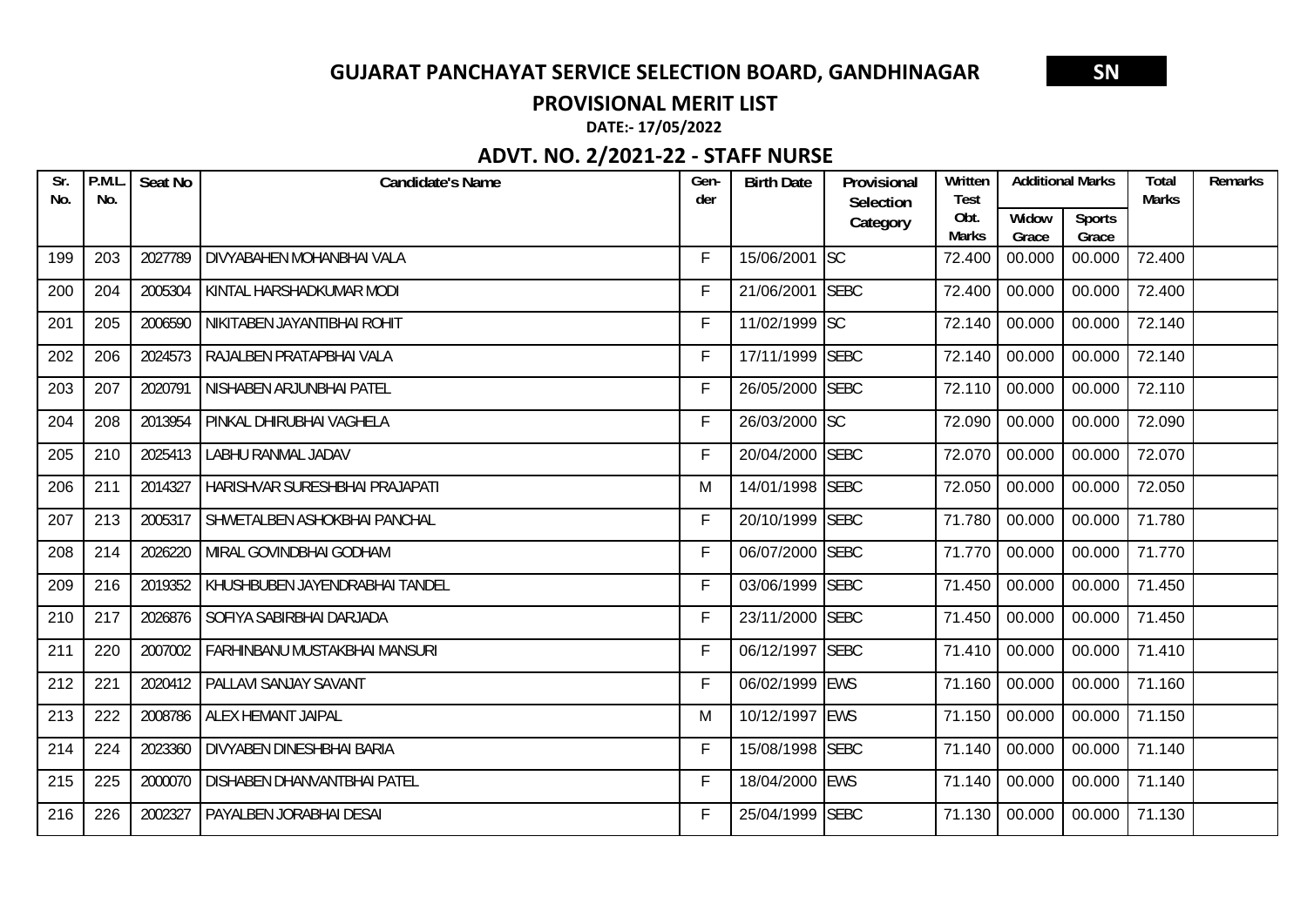#### **PROVISIONAL MERIT LIST**

**DATE:‐ 17/05/2022**

| Sr.<br>No. | P.M.L<br>No. | Seat No | Candidate's Name                     | Gen-<br>der | <b>Birth Date</b> | Provisional<br>Selection | Written<br><b>Test</b> |                | <b>Additional Marks</b> | <b>Total</b><br><b>Marks</b> | Remarks |
|------------|--------------|---------|--------------------------------------|-------------|-------------------|--------------------------|------------------------|----------------|-------------------------|------------------------------|---------|
|            |              |         |                                      |             |                   | Category                 | Obt.<br>Marks          | Widow<br>Grace | <b>Sports</b><br>Grace  |                              |         |
| 217        | 228          | 2023424 | YUNABHAI UAKDIYABHAI GAMIT           | M           | 23/08/1996 ST     |                          | 71.110                 | 00.000         | 00.000                  | 71.110                       |         |
| 218        | 231          | 2027778 | <b>PAYALBEN KESHAVLAL RANEVADIYA</b> | F           | 09/01/1999 SEBC   |                          | 71.110                 | 00.000         | 00.000                  | 71.110                       |         |
| 219        | 232          | 2026434 | SHITALBEN DHIRUBHAI LAKUM            | F           | 16/05/2001        | <b>SEBC</b>              | 71.110                 | 00.000         | 00.000                  | 71.110                       |         |
| 220        | 235          | 2012433 | <b>KRISHNA GANPATSINH BARIA</b>      | $\mathsf F$ | 12/07/1999 SEBC   |                          | 70.830                 | 00.000         | 00.000                  | 70.830                       |         |
| 221        | 237          | 2007897 | DHIRAJKUMAR PUNAMBHAI MEWADAWALA     | M           | 02/02/2000 SEBC   |                          | 70.830                 | 00.000         | 00.000                  | 70.830                       |         |
| 222        | 239          | 2006058 | NAIMISHA ISHWARBHAI MACHHI           | F           | 26/02/2000 SEBC   |                          | 70.820                 | 00.000         | 00.000                  | 70.820                       |         |
| 223        | 240          | 2009025 | TWINKALBEN KAMLESHBHAI PRAJAPATI     | F           | 14/04/2000 SEBC   |                          | 70.790                 | 00.000         | 00.000                  | 70.790                       |         |
| 224        | 241          | 2005738 | JANAVI NAVINCHANDRA PANDYA           | F           | 16/11/1999 EWS    |                          | 70.780                 | 00.000         | 00.000                  | 70.780                       |         |
| 225        | 242          | 2012212 | ALKA VIRSINGBHAI GARASIYA            | F           | 19/06/1998 ST     |                          | 70.770                 | 00.000         | 00.000                  | 70.770                       |         |
| 226        | 243          | 2018118 | AKASHKUMAR AJAYKUMAR PANCHAL         | M           | 24/01/1999 SEBC   |                          | 70.770                 | 00.000         | 00.000                  | 70.770                       |         |
| 227        | 247          | 2009593 | RINISHA ROBARTBHAI PARMAR            | F           | 09/05/2000 SEBC   |                          | 70.760                 | 00.000         | 00.000                  | 70.760                       |         |
| 228        | 248          | 2022118 | SHARMILABEN SHUKARYABHAI BHOYE       | F           | 28/05/2000 ST     |                          | 70.730                 | 00.000         | 00.000                  | 70.730                       |         |
| 229        | 249          | 2003513 | HARSHAL PANKAJBHAI PARMAR            | M           | 27/08/2000 SEBC   |                          | 70.510                 | 00.000         | 00.000                  | 70.510                       |         |
| 230        | 252          | 2023628 | <b>VISHWABEN SHANTILAL PATEL</b>     | F           | 26/05/1998 EWS    |                          | 70.450                 | 00.000         | 00.000                  | 70.450                       |         |
| 231        | 259          | 2007139 | JINISHPURI PRAKASHPURI GOSWAMI       | M           | 21/08/1999 SEBC   |                          | 70.050                 | 00.000         | 00.000                  | 70.050                       |         |
| 232        | 260          | 2008543 | SANGITABEN AMARATJI CHAUHAN          | F           | 01/06/1997 SEBC   |                          | 69.820                 | 00.000         | 00.000                  | 69.820                       |         |
| 233        | 261          | 2027310 | PRINCE DIPAKKUMAR DATTANI            | M           | 06/11/1999 EWS    |                          | 69.810                 | 00.000         | 00.000                  | 69.810                       |         |
| 234        | 262          | 2021051 | KAJAL BHARATBHAI JIKADARA            | F           | 01/02/1996 SEBC   |                          | 69.800                 | 00.000         | 00.000                  | 69.800                       |         |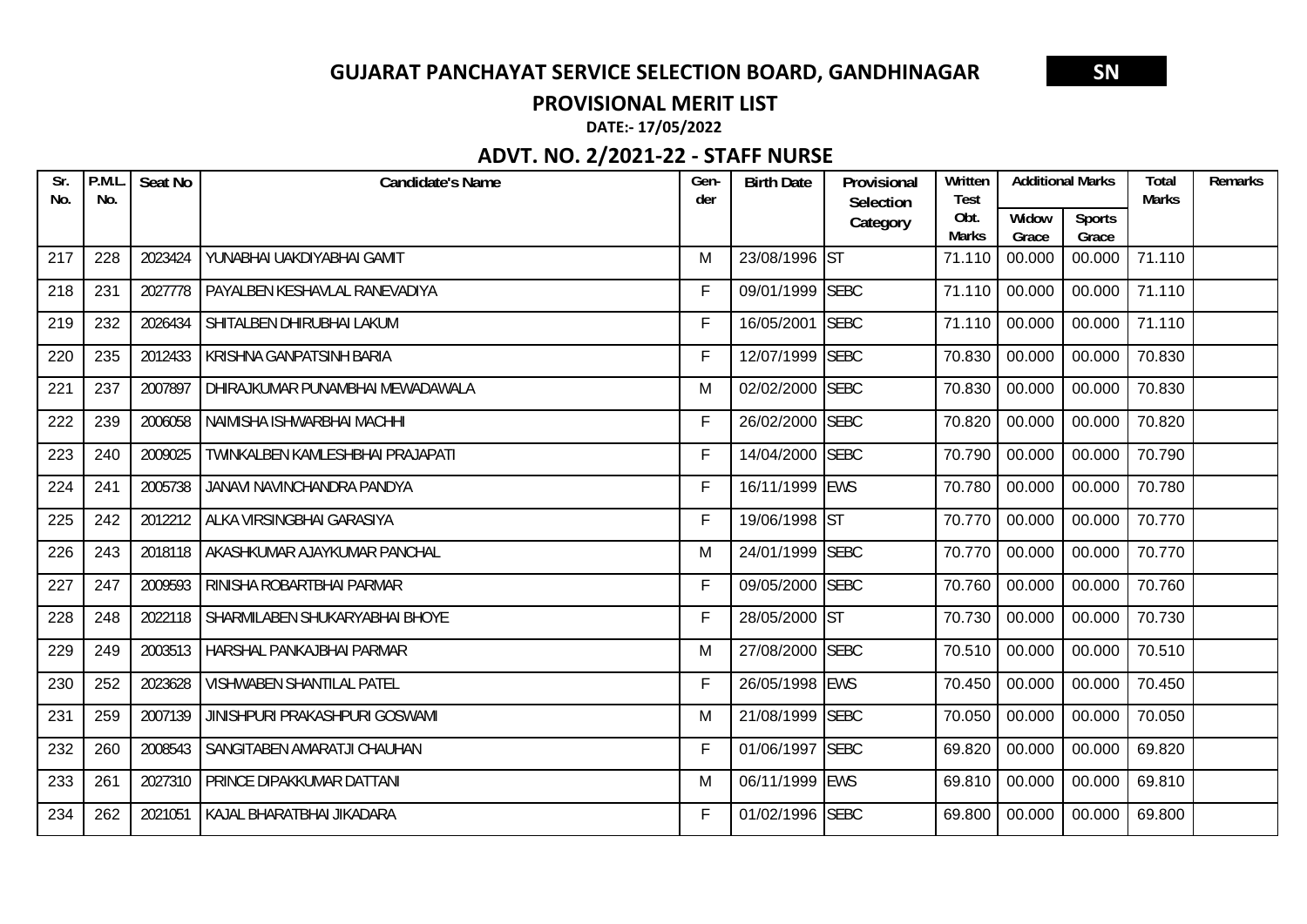#### **PROVISIONAL MERIT LIST**

**DATE:‐ 17/05/2022**

| Sr.<br>No. | P.M.L<br>No. | Seat No | <b>Candidate's Name</b>           | Gen-<br>der | <b>Birth Date</b> | Provisional<br>Selection | Written<br><b>Test</b> | <b>Additional Marks</b> |                        | Total<br><b>Marks</b> | Remarks |
|------------|--------------|---------|-----------------------------------|-------------|-------------------|--------------------------|------------------------|-------------------------|------------------------|-----------------------|---------|
|            |              |         |                                   |             |                   | Category                 | Obt.<br><b>Marks</b>   | Widow<br>Grace          | <b>Sports</b><br>Grace |                       |         |
| 235        | 263          | 2002018 | CHIRAGBHAI HIMMATBHAI DHANDHALYA  | M           | 29/08/1999 EWS    |                          | 69.790                 | 00.000                  | 00.000                 | 69.790                |         |
| 236        | 265          | 2027140 | <b>DISHA NARANBHAI BAMBHANIYA</b> | F           | 12/01/2000 SEBC   |                          | 69.780                 | 00.000                  | 00.000                 | 69.780                |         |
| 237        | 268          | 2005804 | HIRALBAHEN RAKESHKUMAR PANCHAL    | F           | 05/06/1997 SEBC   |                          | 69.750                 | 00.000                  | 00.000                 | 69.750                |         |
| 238        | 269          | 2003344 | MILAN PARSHOTAMBHAI JANI          | M           | 01/06/2000 EWS    |                          | 69.750                 | 00.000                  | 00.000                 | 69.750                |         |
| 239        | 271          | 2005431 | AKSHITA HARESHLAL DARJI           | F           | 11/02/2000 SEBC   |                          | 69.730                 | 00.000                  | 00.000                 | 69.730                |         |
| 240        | 276          | 2017948 | YOGITABEN RUPJIBHAI CHAUDHARI     | F           | 12/08/1998 ST     |                          | 69.470                 | 00.000                  | 00.000                 | 69.470                |         |
| 241        | 277          | 2005328 | RENISAN DAUDBHAI CHRISTIAN        | M           | 15/06/1996 SEBC   |                          | 69.460                 | 00.000                  | 00.000                 | 69.460                |         |
| 242        | 278          | 2000115 | ANITABEN BHAGAVANBHAI VANJARA     | F           | 15/06/1996 SEBC   |                          | 69.440                 | 00.000                  | 00.000                 | 69.440                |         |
| 243        | 279          | 2004186 | CHINTALBAHEN JAYESHBHAI PATEL     | F           | 23/05/2000 SEBC   |                          | 69.440                 | 00.000                  | 00.000                 | 69.440                |         |
| 244        | 281          | 2015778 | <b>PAYALBEN RATNABHAI VANIYA</b>  | F           | 13/12/1998 SEBC   |                          | 69.430                 | 00.000                  | 00.000                 | 69.430                |         |
| 245        | 282          | 2017663 | KRUPABEN ARJUNBHAI GAMIT          | F           | 28/01/1999 ST     |                          | 69.430                 | 00.000                  | 00.000                 | 69.430                |         |
| 246        | 285          | 2013948 | PRACHI RAVIBHAI MANCHALWAR        | F           | 21/11/2000 SEBC   |                          | 69.410                 | 00.000                  | 00.000                 | 69.410                |         |
| 247        | 286          | 2024581 | NAZMIN SALIMBHAI NAYA             | F           | 12/02/2001 SEBC   |                          | 69.410                 | 00.000                  | 00.000                 | 69.410                |         |
| 248        | 287          | 2027600 | MAMTA KHIMJIBHAI RAJPUT           | F           | 11/03/1998 SEBC   |                          | 69.400                 | 00.000                  | 00.000                 | 69.400                |         |
| 249        | 290          | 2013370 | <b>AVANI MAGANBHAI DESAI</b>      | F           | 01/06/1998 SEBC   |                          | 69.110                 | 00.000                  | 00.000                 | 69.110                |         |
| 250        | 293          | 2001564 | NUTANBEN JAGUBHAI PATEL           | F           | 09/11/1999 SEBC   |                          | 68.870                 | 00.000                  | 00.000                 | 68.870                |         |
| 251        | 296          | 2025159 | POOJABEN HARSHADBHAI PARMAR       | F           | 18/04/2000 SEBC   |                          | 68.810                 | 00.000                  | 00.000                 | 68.810                |         |
| 252        | 299          | 2023485 | MAHIMAKUMARI MAHESHBHAI GAMIT     | F           | 22/08/1997 ST     |                          | 68.780                 | 00.000                  | 00.000                 | 68.780                |         |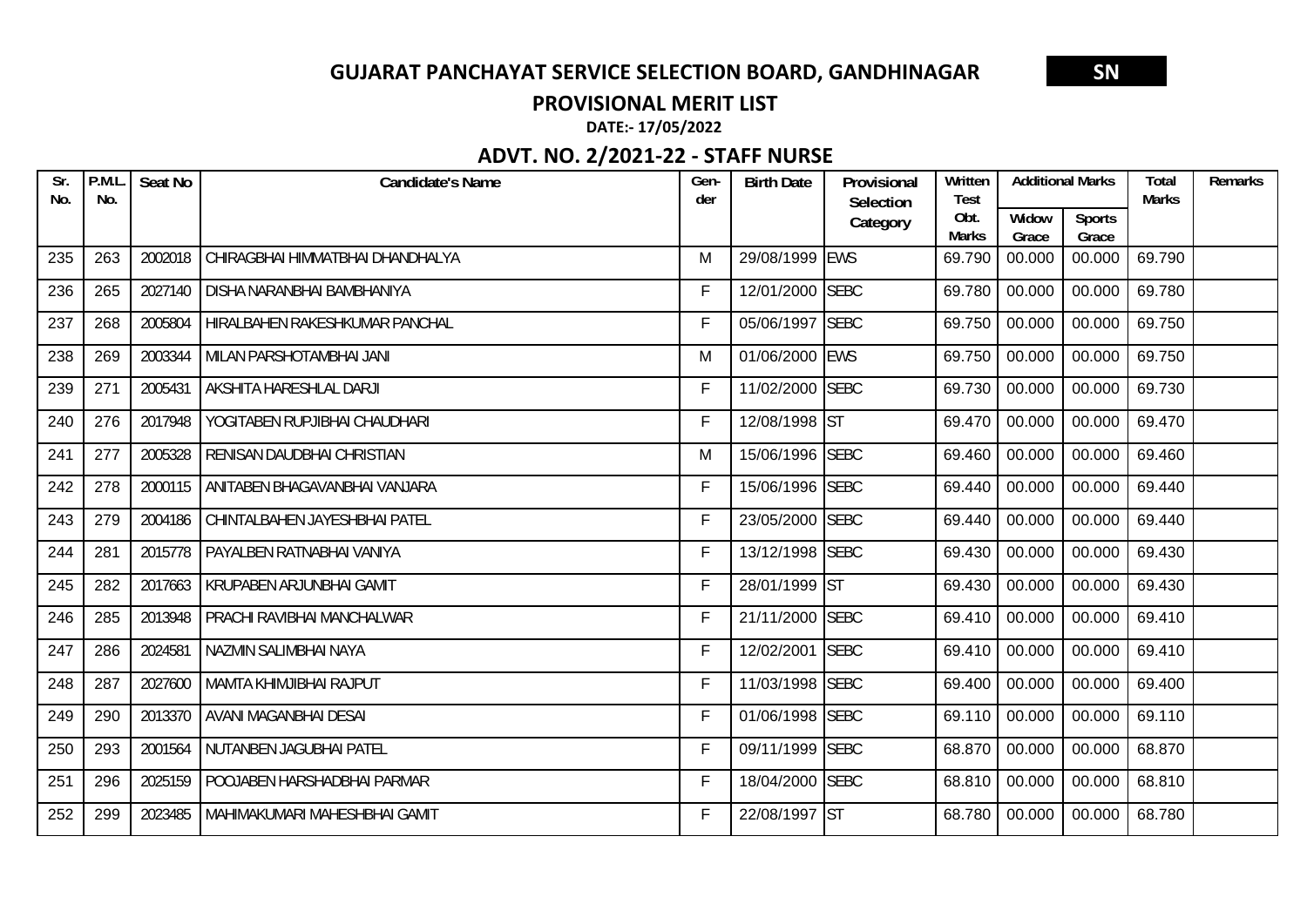#### **PROVISIONAL MERIT LIST**

**DATE:‐ 17/05/2022**

| Sr.<br>No. | P.M.L<br>No. | Seat No | <b>Candidate's Name</b>          | Gen-<br>der | <b>Birth Date</b> | Provisional<br>Selection | Written<br><b>Test</b> | <b>Additional Marks</b> |                        | <b>Total</b><br><b>Marks</b> | Remarks |
|------------|--------------|---------|----------------------------------|-------------|-------------------|--------------------------|------------------------|-------------------------|------------------------|------------------------------|---------|
|            |              |         |                                  |             |                   | Category                 | Obt.<br><b>Marks</b>   | Widow<br>Grace          | <b>Sports</b><br>Grace |                              |         |
| 253        | 302          | 2005849 | RUSHIKA RAJESHBHAI RATHOD        | F           | 07/07/1997 SEBC   |                          | 68.770                 | 00.000                  | 00.000                 | 68.770                       |         |
| 254        | 305          | 2023988 | RUPALKUMARI KIRANBHAI PATEL      | F           | 10/08/1997 ST     |                          | 68.480                 | 00.000                  | 00.000                 | 68.480                       |         |
| 255        | 306          | 2016080 | DARSHANABEN DILIPBHAI GAVLI      | F           | 05/11/1995 ST     |                          | 68.470                 | 00.000                  | 00.000                 | 68.470                       |         |
| 256        | 309          | 2027218 | SHILPA GOPALBHAI SINHORA         | F           | 31/10/1998 SEBC   |                          | 68.450                 | 00.000                  | 00.000                 | 68.450                       |         |
| 257        | 312          | 2018110 | DIVYAKUMARI ARUNBHAI PATEL       | F           | 27/09/1996 SEBC   |                          | 68.430                 | 00.000                  | 00.000                 | 68.430                       |         |
| 258        | 316          | 2025161 | HIRALBEN HAJABHAI MORASIYA       | F           | 01/12/2000 SEBC   |                          | 68.390                 | 00.000                  | 00.000                 | 68.390                       |         |
| 259        | 318          | 2027951 | ANKITABEN JODHABHAI MORI         | F           | 11/05/2001 SEBC   |                          | 68.170                 | 00.000                  | 00.000                 | 68.170                       |         |
| 260        | 319          | 2026395 | RIDDHIBEN JESINGBHAI CHAVDA      | F           | 21/10/1998 SEBC   |                          | 68.160                 | 00.000                  | 00.000                 | 68.160                       |         |
| 261        | 320          | 2006321 | NIMISHABEN RAMESHBHAI PATEL      | F           | 03/08/1998 SEBC   |                          | 68.150                 | 00.000                  | 00.000                 | 68.150                       |         |
| 262        | 321          | 2022828 | <b>DIPIKABEN BHURABHAI PATEL</b> | F           | 18/11/1999 SEBC   |                          | 68.150                 | 00.000                  | 00.000                 | 68.150                       |         |
| 263        | 322          | 2025021 | KAJALBEN CHAKURBHAI JETHAVA      | F           | 17/01/2001 SEBC   |                          | 68.150                 | 00.000                  | 00.000                 | 68.150                       |         |
| 264        | 323          | 2021452 | SONALBEN HASMUKHBHAI BHANDARI    | F           | 20/04/1990 SEBC   |                          | 68.140                 | 00.000                  | 00.000                 | 68.140                       |         |
| 265        | 329          | 2027978 | KAUSHIK JAGDISHBHAI TATMIYA      | M           | 12/10/1998 SEBC   |                          | 68.130                 | 00.000                  | 00.000                 | 68.130                       |         |
| 266        | 330          | 2007808 | KAJALBEN MUKESHBHAI PRAJAPATI    | F           | 18/08/1998 SEBC   |                          | 68.120                 | 00.000                  | 00.000                 | 68.120                       |         |
| 267        | 331          | 2024627 | HITESH VIJAYBHAI BALADANIYA      | M           | 17/02/2000 SEBC   |                          | 68.120                 | 00.000                  | 00.000                 | 68.120                       |         |
| 268        | 333          | 2021241 | NIKITABEN SURENDRABHAI GAMIT     | F           | 28/11/1999 ST     |                          | 68.110                 | 00.000                  | 00.000                 | 68.110                       |         |
| 269        | 334          | 2022668 | CHETNABEN NAGAJIBHAI HADIYA      | F           | 29/07/1999 SEBC   |                          | 68.100                 | 00.000                  | 00.000                 | 68.100                       |         |
| 270        | 335          | 2023166 | JINAL MUKESHBHAI PATEL           | F           | 21/07/1997 ST     |                          | 68.090                 | 00.000                  | 00.000                 | 68.090                       |         |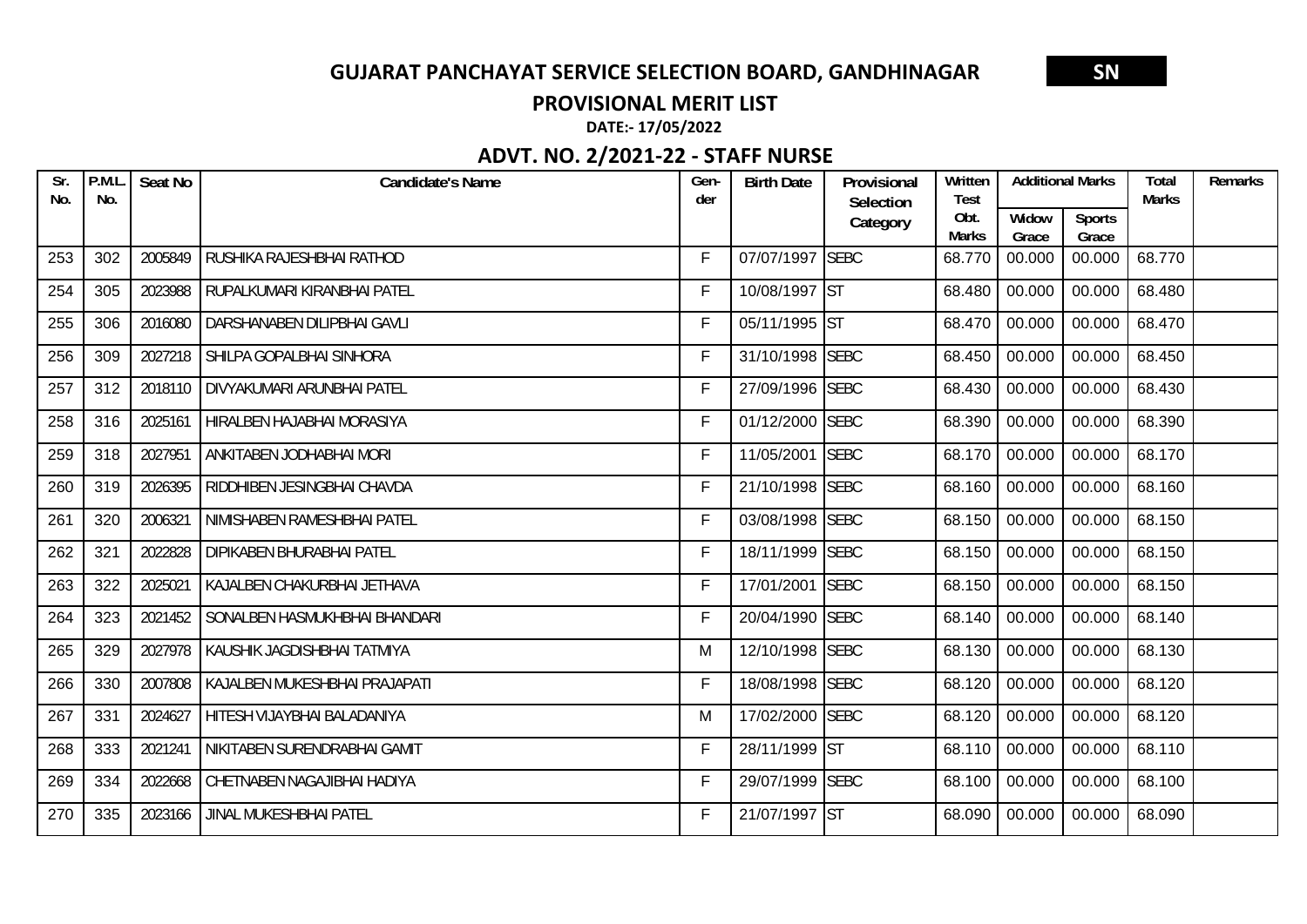#### **PROVISIONAL MERIT LIST**

**DATE:‐ 17/05/2022**

| Sr.<br>No. | P.M.L<br>No. | Seat No | <b>Candidate's Name</b>               | Gen-<br>der | <b>Birth Date</b> | Provisional<br>Selection | Written<br><b>Test</b> | <b>Additional Marks</b> |                        | <b>Total</b><br><b>Marks</b> | Remarks |
|------------|--------------|---------|---------------------------------------|-------------|-------------------|--------------------------|------------------------|-------------------------|------------------------|------------------------------|---------|
|            |              |         |                                       |             |                   | Category                 | Obt.<br><b>Marks</b>   | Widow<br>Grace          | <b>Sports</b><br>Grace |                              |         |
| 271        | 338          | 2017385 | ARPITKUMAR JITENDRAKUMAR GOHIL        | M           | 11/09/1998 SEBC   |                          | 68.070                 | 00.000                  | 00.000                 | 68.070                       |         |
| 272        | 342          | 2008849 | JAHUBEN THOBHAN BHAI KAMLIYA          | F           | 01/06/2000 SEBC   |                          | 67.790                 | 00.000                  | 00.000                 | 67.790                       |         |
| 273        | 343          | 2027488 | KANJIBHAI HARIBHAI LODALIYA           | M           | 31/07/1997 SEBC   |                          | 67.780                 | 00.000                  | 00.000                 | 67.780                       |         |
| 274        | 351          | 2016901 | KRUPALI VALLABHBHAI PANKHANIYA        | F           | 28/07/2000 SEBC   |                          | 67.490                 | 00.000                  | 00.000                 | 67.490                       |         |
| 275        | 353          | 2025588 | CHIRAG BHARAT BHAI BHETARIYA          | M           | 04/04/2000 SEBC   |                          | 67.480                 | 00.000                  | 00.000                 | 67.480                       |         |
| 276        | 354          | 2006572 | NISHA RANCHHODBHAI NAYI               | F           | 02/09/1997 SEBC   |                          | 67.460                 | 00.000                  | 00.000                 | 67.460                       |         |
| 277        | 360          | 2013499 | RAMESHBHAI NAGJIBHAI CHAUDHARY        | M           | 10/02/1997 SEBC   |                          | 67.420                 | 00.000                  | 00.000                 | 67.420                       |         |
| 278        | 368          | 2026481 | HINALKUMARI SHAILESHBHAI CHAUHAN      | F           | 27/08/2000 SEBC   |                          | 67.140                 | 00.000                  | 00.000                 | 67.140                       |         |
| 279        | 369          | 2005201 | <b>ARPIT HITENDRABHAI CHRISTIAN</b>   | M           | 20/06/1996 SEBC   |                          | 67.130                 | 00.000                  | 00.000                 | 67.130                       |         |
| 280        | 375          | 2004542 | <b>VIBHISHABEN KANTILAL PATEL</b>     | F           | 16/01/2000 SEBC   |                          | 67.090                 | 00.000                  | 00.000                 | 67.090                       |         |
| 281        | 376          | 2004405 | MEGHA RAMESHCHANDRA CHAUHAN           | F           | 18/03/2000 SEBC   |                          | 67.090                 | 00.000                  | 00.000                 | 67.090                       |         |
| 282        | 377          | 2028286 | <b>JANKIBEN DIPSINH MORI</b>          | F           | 14/03/2000 SEBC   |                          | 67.080                 | 00.000                  | 00.000                 | 67.080                       |         |
| 283        | 379          | 2005269 | <b>SHOBHABEN GEMABHAI BHIL</b>        | F           | 11/04/1999 SEBC   |                          | 66.800                 | 00.000                  | 00.000                 | 66.800                       |         |
| 284        | 383          | 2024520 | KAJALBEN BABULAL PARMAR               | F           | 02/10/1999 SEBC   |                          | 66.750                 | 00.000                  | 00.000                 | 66.750                       |         |
| 285        | 386          | 2005696 | REKHABEN JOGABHAI CHAUDHARY           | F           | 02/05/1998 SEBC   |                          | 66.530                 | 00.000                  | 00.000                 | 66.530                       |         |
| 286        | 387          | 2021087 | URVASHIBEN SHANKARBHAI PATEL          | F           | 09/10/1998 SEBC   |                          | 66.530                 | 00.000                  | 00.000                 | 66.530                       |         |
| 287        | 388          | 2021797 | <b>BHOOMIKUMARI PRAKASHBHAI PATEL</b> | F           | 12/08/2000 SEBC   |                          | 66.520                 | 00.000                  | 00.000                 | 66.520                       |         |
| 288        | 391          | 2013179 | <b>TANVIBEN MANHARGIRI GOSAI</b>      | F           | 28/08/2000 SEBC   |                          | 66.490                 | 00.000                  | 00.000                 | 66.490                       |         |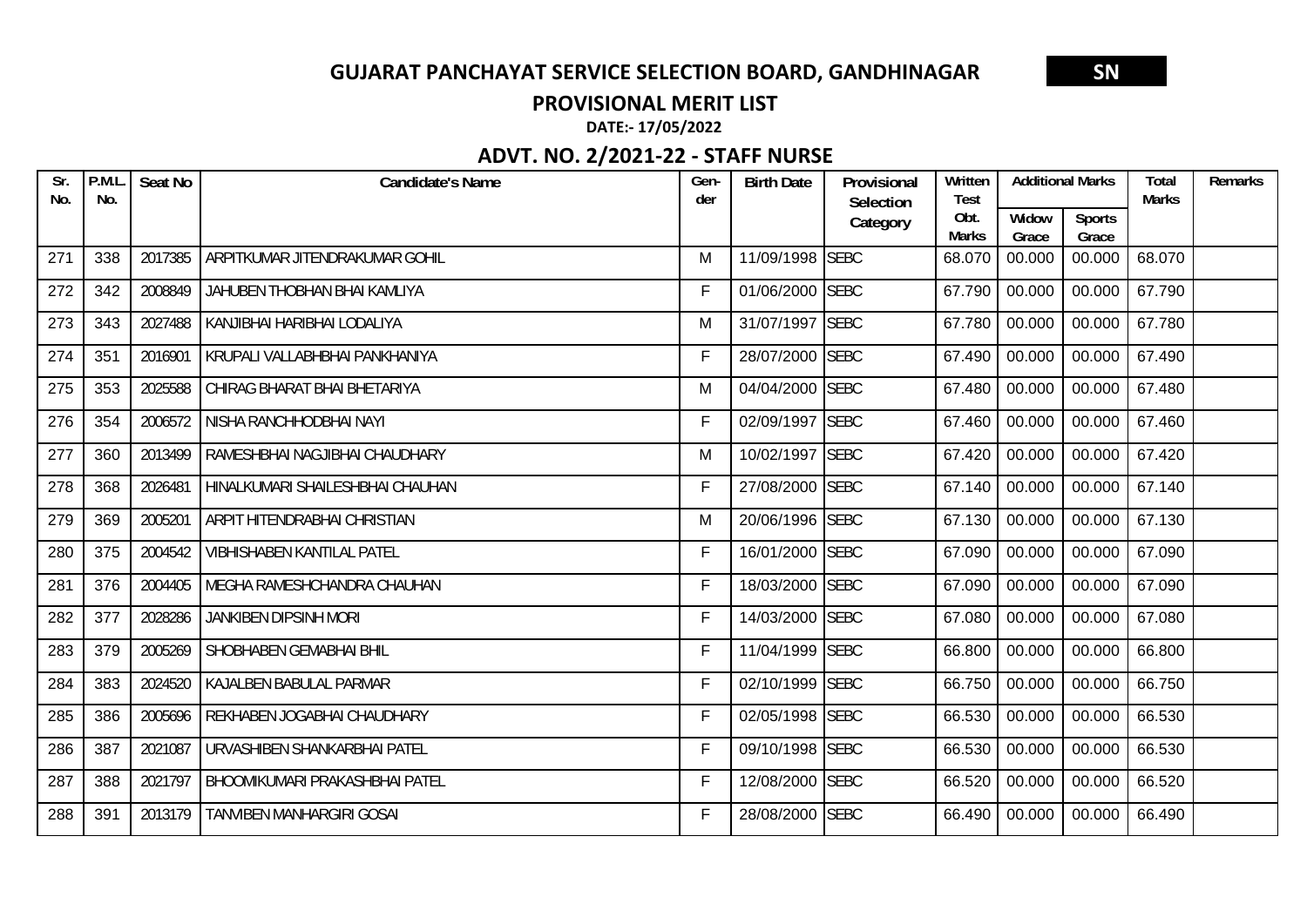#### **PROVISIONAL MERIT LIST**

**DATE:‐ 17/05/2022**

| Sr.<br>No. | P.M.L<br>No. | Seat No | Candidate's Name               | Gen-<br>der | <b>Birth Date</b> | Provisional<br>Selection | Written<br><b>Test</b> | <b>Additional Marks</b> |                        | <b>Total</b><br><b>Marks</b> | Remarks |
|------------|--------------|---------|--------------------------------|-------------|-------------------|--------------------------|------------------------|-------------------------|------------------------|------------------------------|---------|
|            |              |         |                                |             |                   | Category                 | Obt.<br><b>Marks</b>   | Widow<br>Grace          | <b>Sports</b><br>Grace |                              |         |
| 289        | 396          | 2013625 | JENSIBEN RANMALBHAI CHAUHAN    | F           | 14/07/2001 SEBC   |                          | 66.460                 | 00.000                  | 00.000                 | 66.460                       |         |
| 290        | 400          | 2026784 | VARSHA KANABHAI GAMI           | F           | 09/07/1996 SEBC   |                          | 66.390                 | 00.000                  | 00.000                 | 66.390                       |         |
| 291        | 402          | 2018347 | <b>JINAL VINODBHAI PATEL</b>   | F           | 16/11/1999 SEBC   |                          | 66.160                 | 00.000                  | 00.000                 | 66.160                       |         |
| 292        | 403          | 2026495 | SHANTI RAMBHAI KAMBARIYA       | $\mathsf F$ | 18/01/2000 SEBC   |                          | 66.160                 | 00.000                  | 00.000                 | 66.160                       |         |
| 293        | 405          | 2002635 | NIRALBEN BHAVABHAI CHAUDHARI   | F           | 01/06/1997 SEBC   |                          | 66.140                 | 00.000                  | 00.000                 | 66.140                       |         |
| 294        | 409          | 2013395 | DEVSHREE NAYANKUMAR CHAUHAN    | F           | 12/05/1999 SEBC   |                          | 66.120                 | 00.000                  | 00.000                 | 66.120                       |         |
| 295        | 410          | 2027679 | RUSHIKABEN BALUBHAI VALA       | F           | 05/12/1999 SEBC   |                          | 66.120                 | 00.000                  | 00.000                 | 66.120                       |         |
| 296        | 411          | 2004961 | ANKITA BALVANTSINH CHAUHAN     | F           | 26/07/2000 SEBC   |                          | 66.110                 | 00.000                  | 00.000                 | 66.110                       |         |
| 297        | 413          | 2008098 | MAITRY HITESHKUMAR SUTHAR      | F           | 01/08/2000 SEBC   |                          | 66.080                 | 00.000                  | 00.000                 | 66.080                       |         |
| 298        | 421          | 2009118 | ALKA BHARATKUMAR BAROT         | F           | 29/09/1999 SEBC   |                          | 65.790                 | 00.000                  | 00.000                 | 65.790                       |         |
| 299        | 422          | 2025230 | VANDANABEN SUKABHAI CHAUHAN    | F           | 07/05/2000 SEBC   |                          | 65.790                 | 00.000                  | 00.000                 | 65.790                       |         |
| 300        | 423          | 2019870 | RUCHI MAHESHBHAI RANA          | F           | 12/10/1999 SEBC   |                          | 65.780                 | 00.000                  | 00.000                 | 65.780                       |         |
| 301        | 424          | 2007674 | JANAVI NILESHBHAI MODASIYA     | F           | 27/04/2000 SEBC   |                          | 65.780                 | 00.000                  | 00.000                 | 65.780                       |         |
| 302        | 425          | 2015692 | RAJESHBHAI MOTIBHAI BARIA      | M           | 05/06/2000 SEBC   |                          | 65.770                 | 00.000                  | 00.000                 | 65.770                       |         |
| 303        | 426          | 2023784 | <b>KETA DIPAKBHAI PATEL</b>    | F           | 07/05/2000 SEBC   |                          | 65.760                 | 00.000                  | 00.000                 | 65.760                       |         |
| 304        | 431          | 2015510 | JINAL DIPAKBHAI PATEL          | F           | 09/01/2000 SEBC   |                          | 65.500                 | 00.000                  | 00.000                 | 65.500                       |         |
| 305        | 432          | 2027732 | <b>SEEMA YAKUBBHAI PARMAR</b>  | F           | 09/09/1999 SEBC   |                          | 65.490                 | 00.000                  | 00.000                 | 65.490                       |         |
| 306        | 434          | 2006364 | JHANVIBEN RAJESHBHAI PRAJAPATI | F           | 19/06/2000 SEBC   |                          | 65.490                 | 00.000                  | 00.000                 | 65.490                       |         |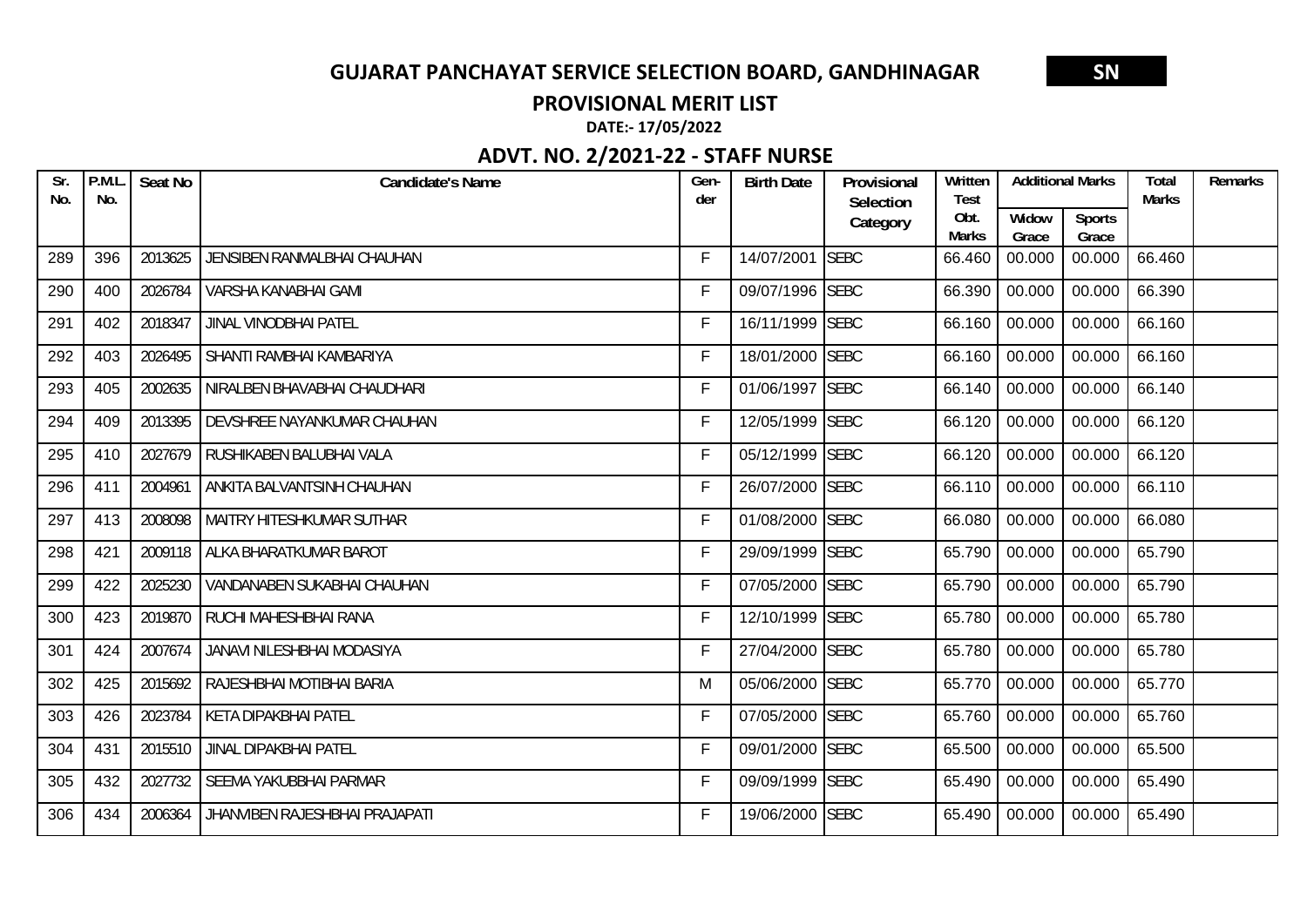**PROVISIONAL MERIT LIST**

**DATE:‐ 17/05/2022**

# **CANDIDATES FROM PwBD (દƥયાંગ) CATEGORY ADVT. NO. 2/2021‐22 ‐ STAFF NURSE**

| PwBD P.M.L<br>Sr. | No.  | Seat No | <b>Candidate's Name</b>       | Gender      | <b>Birth Date</b>      | Provisional<br>Selection | Written<br><b>Test</b> | <b>Additional Marks</b> |                        | <b>Total</b><br><b>Marks</b> | PwBD<br>Category                | Remarks |
|-------------------|------|---------|-------------------------------|-------------|------------------------|--------------------------|------------------------|-------------------------|------------------------|------------------------------|---------------------------------|---------|
| No.               |      |         |                               |             |                        | Category                 | Obt.<br><b>Marks</b>   | Widow<br>Grace          | <b>Sports</b><br>Grace |                              |                                 |         |
| 307               | 36   | 2016978 | NIRJA SATISHKUMAR PATEL       | $\mathsf F$ | 12/08/1989 PH(General) |                          | 84.450                 | 00.000                  | 00.000                 | 84.450 One leg               |                                 |         |
| 308               | 1483 | 2008430 | JAGRUTIBEN PARABHUBHAI THAKOR | $\mathsf F$ | 21/12/1998 PH(SEBC)    |                          | 52.160                 | 00.000                  | 00.000                 | 52.160 One leg               |                                 |         |
| 309               | 1491 | 2001891 | SALONI ASHWINKUMAR PANCHAL    | $\mathsf F$ | 28/02/1995 PH(SEBC)    |                          | 52.130                 | 00.000                  | 00.000                 | 52.130 One leg               |                                 |         |
| 310               | 1858 | 2025734 | VIBHUTIBEN JAMANBHAI JETHAVA  | $\mathsf F$ | 17/06/1998 PH(SEBC)    |                          | 49.480                 | 00.000                  | 00.000                 | 49.480 One leg               |                                 |         |
| 311               | 2141 | 2018910 | KHUSHBUKUMARI DIPAKBHAI PATEL | $\mathsf F$ | 30/09/1998 PH(ST)      |                          | 47.750                 | 00.000                  | 00.000                 | 47.750 One leg               |                                 |         |
| 312               | 3363 | 2027998 | BANSIBEN BHUPATBHAI DANGAR    | $\mathsf F$ | 26/11/1999 PH(SEBC)    |                          | 41.490                 | 00.000                  | 00.000                 | 41.490                       | One leg                         |         |
| 313               | 3880 | 2000591 | MITAL VENILAL PATEL           | $\mathsf F$ | 18/12/1997 PH(ST)      |                          | 39.200                 | 00.000                  | 00.000                 | 39.200                       | One leg                         |         |
| 314               | 4308 | 2009687 | HARPAL RAMESHBHAI SITAPARA    | M           | 11/02/1998 PH(SEBC)    |                          | 37.570                 | 00.000                  | 00.000                 |                              | 37.570 Multiple Disability - MD |         |
| 315               | 4474 | 2027691 | SANGITA NATHA ODEDARA         | $\mathsf F$ | 10/01/2000 PH(SEBC)    |                          | 37.080                 | 00.000                  | 00.000                 |                              | 37.080 Multiple Disability - MD |         |
| 316               | 4805 | 2025017 | PRIYANK ARJANBHAI MAKWANA     | M           | 24/07/1993 PH(SEBC)    |                          | 35.900                 | 00.000                  | 00.000                 | 35.900 One leg               |                                 |         |
| 317               | 5493 | 2021018 | JIGNESH NAVNEETBHAI PARMAR    | M           | 22/01/1985 PH(SC)      |                          | 33.720                 | 00.000                  | 00.000                 | 33.720                       | Multiple Disability - MD        |         |
| 318               | 5687 | 2005212 | SABBIRSHA IMAMSHA DIVAN       | M           | 02/07/1999 PH(SEBC)    |                          | 33.070                 | 00.000                  | 00.000                 | 33.070 One leg               |                                 |         |
| 319               | 5941 | 2026635 | STUTI ARAVINDBHAI MAKAWANA    | $\mathsf F$ | 11/01/2000 PH(EWS)     |                          | 32.250                 | 00.000                  | 00.000                 | 32.250 One leg               |                                 |         |
| 320               | 6375 | 2028279 | SHABANA NURMAMAD SAMA         | $\mathsf F$ | 26/08/1983 PH(SEBC)    |                          | 31.090                 | 00.000                  | 00.000                 | 31.090                       | One leg                         |         |
| 321               | 7084 | 2027790 | NAYANABEN MANJIBHAI CHAVDA    | $\mathsf F$ | 27/07/1996 PH(SC)      |                          | 28.930                 | 00.000                  | 00.000                 | 28.930 One leg               |                                 |         |
|                   |      |         |                               |             | $\sim$ $\sim$ $\sim$   |                          |                        |                         |                        |                              |                                 |         |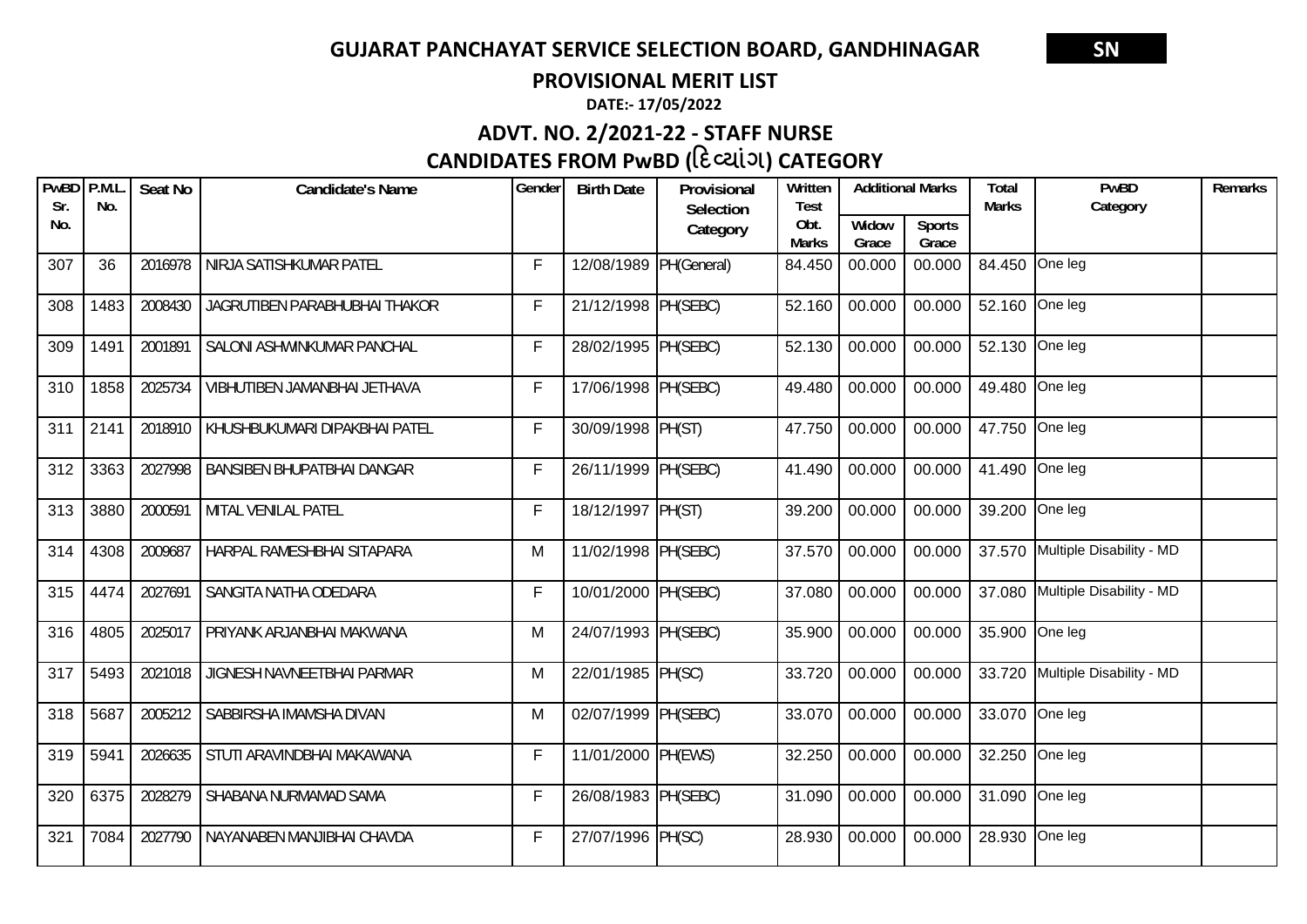**PROVISIONAL MERIT LIST**

**DATE:‐ 17/05/2022**

# **ADVT. NO. 2/2021‐22 ‐ STAFF NURSE**

# **CANDIDATES FROM PwBD (દƥયાંગ) CATEGORY**

| PwBD<br>Sr. | P.M.L<br>No. | Seat No | <b>Candidate's Name</b>           | Gen-<br>der | <b>Birth Date</b>      | Provisional<br>Selection | Written<br>Test |                | <b>Additional Marks</b> | Total<br><b>Marks</b> | <b>PwBD</b><br>Category               | Remarks |
|-------------|--------------|---------|-----------------------------------|-------------|------------------------|--------------------------|-----------------|----------------|-------------------------|-----------------------|---------------------------------------|---------|
| No.         |              |         |                                   |             |                        | Category                 | Obt.<br>Marks   | Widow<br>Grace | <b>Sports</b><br>Grace  |                       |                                       |         |
| 322         | 7473         | 2002081 | GANAPATBHAI KARASHANBHAI SANKHALA | M           | 01/06/1997 PH(SEBC)    |                          | 27.870          | 00.000         | 00.000                  | 27.870                | Low Vision                            |         |
| 323         | 7631         | 2026653 | KIRANBEN KISHORBHAI JETHVA        | F           | 24/12/1996 PH(General) |                          | 27.530          | 00.000         | 00.000                  | 27.530                | One leg                               |         |
| 324         | 7973         | 2003218 | ANJALIBEN SURESHBHAI RAVAL        | F           | 29/08/1996 PH(General) |                          | 26.580          | 00.000         | 00.000                  | 26.580                | One leg                               |         |
| 325         | 8094         | 2027857 | URMILA SAVJI SIJU                 | F           | 16/05/1999 PH(SC)      |                          | 26.310          | 00.000         | 00.000                  | 26.310                | One leg                               |         |
| 326         | 8316         | 2017865 | KHUSHBUBEN SARDRSINH BARIA        | F           | 27/08/1997 PH(SEBC)    |                          | 25.850          | 00.000         | 00.000                  | 25.850                | One leg                               |         |
| 327         | 8326         | 2025862 | KOMALBEN CHIMANBHAI KHATALIYA     | F           | 10/05/1997 PH(SEBC)    |                          | 25.840          | 00.000         | 00.000                  | 25.840                | Specific Learning<br>Disability - SLD |         |
| 328         | 8604         | 2026079 | JAYABEN DINESHBHAI CHAUHAN        | F           | 20/07/1997 PH(SC)      |                          | 25.170          | 00.000         | 00.000                  | 25.170                | One leg                               |         |